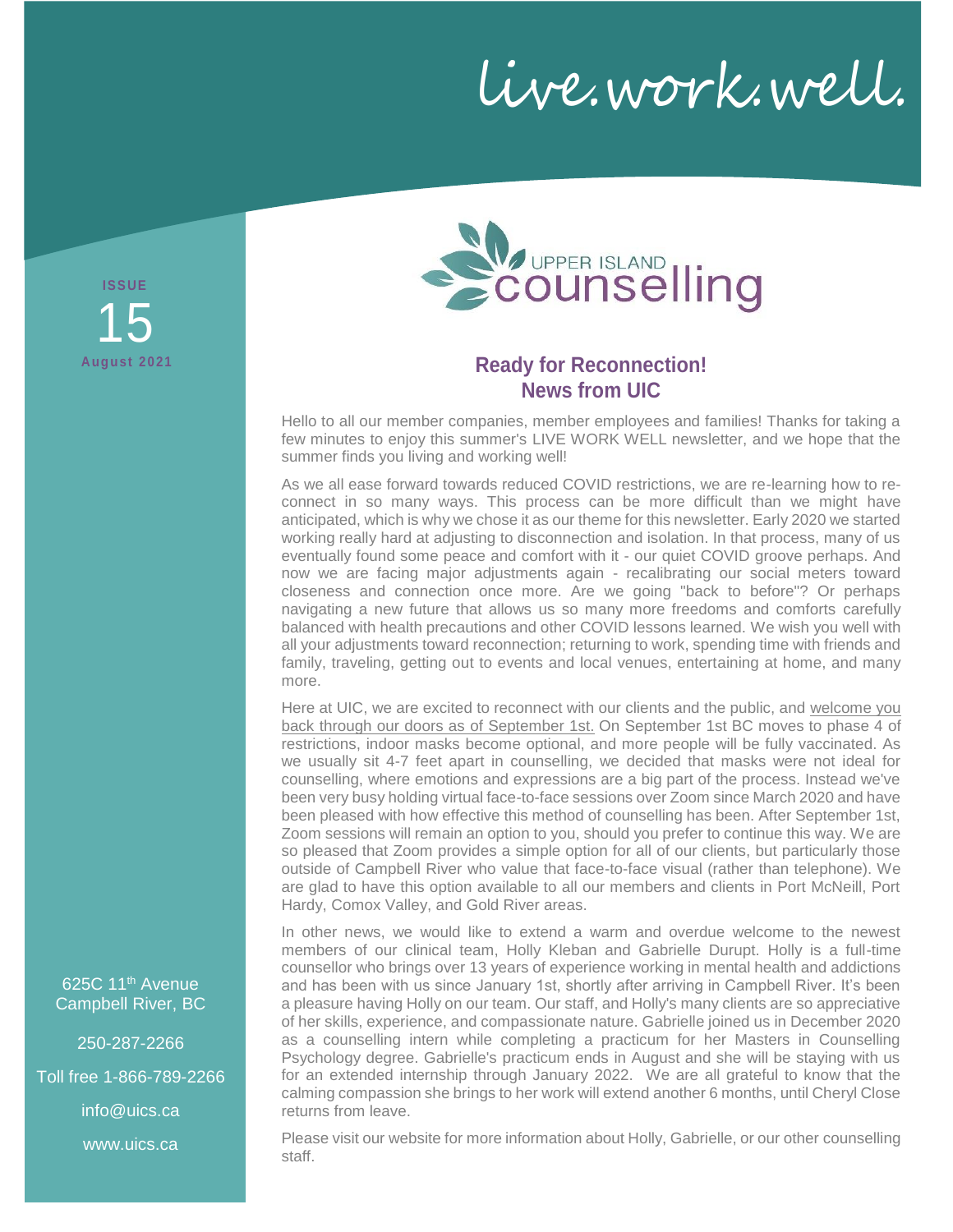## **Reconnecting with Community & Personal Well-being**

As we begin to see glimpses of the COVID-19 pandemic waning, we may want to pause and take stock of some of the ways in which the past year and a half has impacted our lives, as well as the things we want to cultivate in our lives going forward. For many people, a major impact has been the restrictions that have been placed on our social lives.

Humans are inherently social beings. We do not thrive in isolation, but live best when we are a part of a community. For many people, the social restrictions of the pandemic have significantly impeded their ability to participate in various forms of community. As such, it's valuable to consider, how would you like to be a part of different communities in the postpandemic world?

Following are three ways that community can promote personal well-being, and three factors to consider when trying to find a community that feels right for you.

#### **Three Ways Community Promotes Personal Well-being**

A community is not just a group of people; it also involves a feeling of connection. When we feel connected, we are set up to experience well-being in our lives. There are many positive aspects of feeling connected within a community – here are just a few:

**Belonging.** Feeling a sense of belonging is one of the greatest benefits of being part of a healthy community. Importantly though, belonging that promotes well-being is different than conformity. Healthy belonging means being able to be your authentic self while still feeling welcome. It means you don't have to change yourself to fit in.

**Support.** Knowing you have others you can count on when you need support is another positive aspect of community. You know you are not alone. This promotes a sense of safety and security and provides a firm foundation from which to thrive.

**Purpose.** Being part of a community involves both giving and receiving. You know you can count on others, and others can count on you. There are needs that invariably arise in communities and we all have different abilities and resources we can contribute. Contributing in this way fosters a sense of life purpose and meaning, which are key aspects of mental health and well-being.

#### **3 Ways to Find Community**

Finding the right community for you will likely require some self-reflection. Following are three areas of consideration to help you clarify what is important to you when it comes to community.

**Interests.** Having common interests with those around you can be a key part of a fulfilling community experience. What do you enjoy doing? What are you passionate about? What activities make you lose track of time? What do you enjoy sharing with others?

**Values.** Our values are essential parts of who we are as individuals and shared values can help create meaningful communities. What feels bigger than you as an individual that you would like to be a part of? This could involve charitable or volunteer work, or simply being connected to a meaningful cause.

**Beliefs.** This could be religious in nature, but does not need to be. For instance, you could also find a group that supports your belief that science will save the world, that a certain political party will fix your society, or that Bigfoot is out there somewhere. There is no onesize-fits all when it comes to community. Luckily though, there are many different communities out there that each of us can be a part of. Whatever the case may be for you, it can be helpful to remember that mental health and well-being is strengthened by the experiences of belonging, support and purpose that communities can provide.

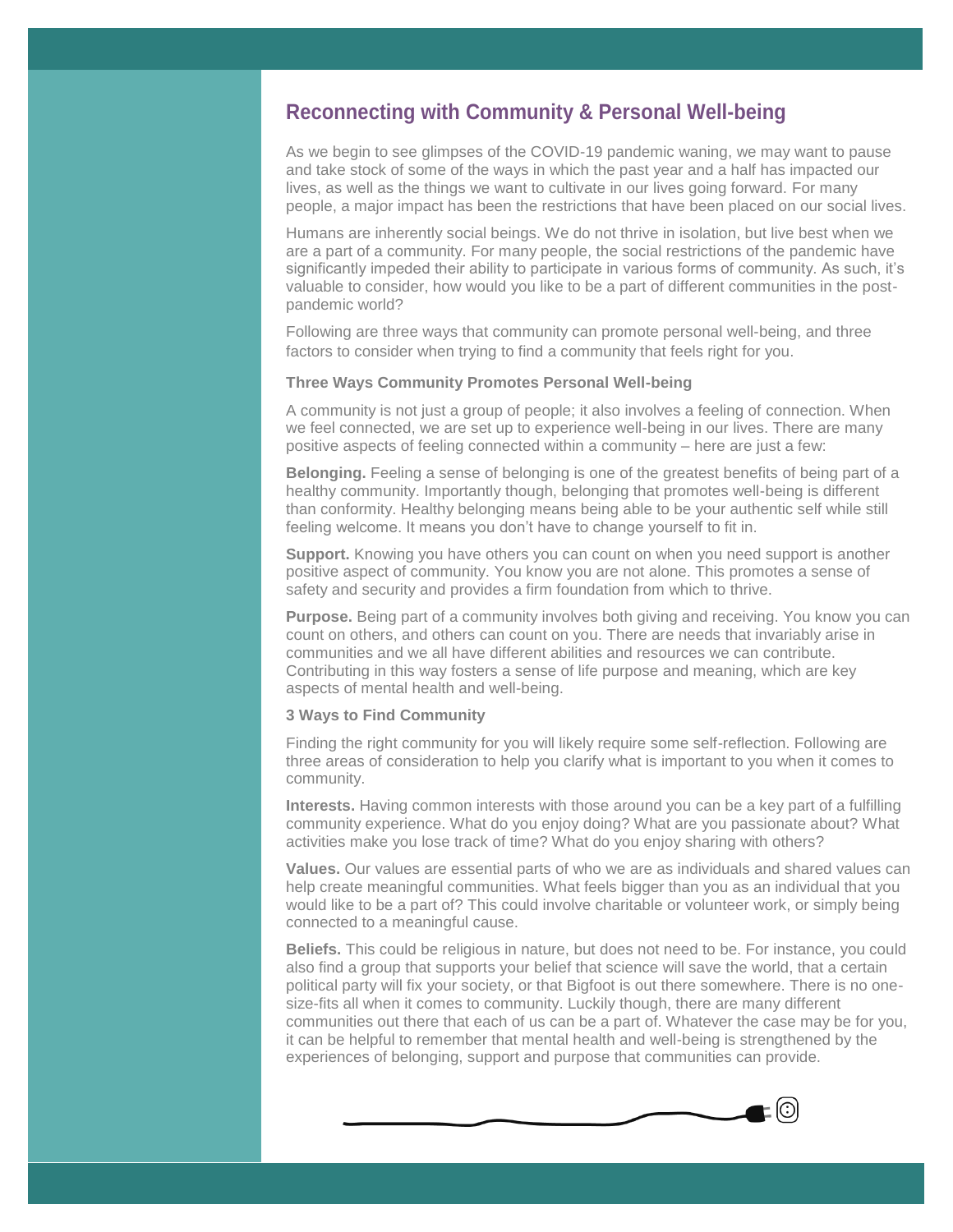

# **A Parenting Plan to Recover and Reconnect our Kids**

With some semblance of normalcy on the horizon, many of us are starting to think about what life is going to look like on the other side. And while Covid-19 has unquestionably impacted us all, our children have arguably felt the impact more than most. The last year and a half has felt like forever to some grown-ups, so try to imagine how the younger humans among us feel. Remember how long summer break felt when you were a kid? Now multiply that by 8; eight summers worth of Covid. Yikes! Not only has the time inevitably felt longer for our children, but restrictions have likely felt more challenging and the uncertainty more worrisome. Everything just feels bigger when you're little. As we transition into a more normal routine (yay!), there are ways to help your kids find their footing in the post-pandemic world while helping to stabilize and improve their mental health.

#### **Arrange social play time:**

Old habits and routines are likely to feel a bit rusty as we emerge from Covid-land, and your children may need a little bit of help to re-engage socially with their pals. Make the effort to set up playdates for your younger kids, and provide plenty of opportunities and encouragement for your teens to engage with their peers – in real life! While some of us can't wait to get back out there, others are finding that what once felt normal now seems daunting. This is true for kids too! All the more reason to encourage and arrange these sorts of social forays to help them feel comfortable again. Social play has huge benefits for kids including sparking imagination and creativity, and increasing self-esteem and self-confidence. And a confident kid is more likely to take on and master new challenges – for instance navigating a post-covid world.

#### **Get them outside:**

Did you know that even 5 minutes in the forest can have positive health benefits? It's been shown to improve mood, boost the immune system, reduce stress and improve sleep. And for kids, even those with ADHD, it helps improve concentration and their ability to focus. In fact, studies have shown that kids who spend more time outside are happier and more relaxed, and have better short-term memory and cognitive skills too! What better way to help our children decompress from all the stress of the last year and a half? It's also a great way to get kids more active, and you can even make it social. Meet friends at the beach, hike together, picnic together, camp together! With summer in full swing your kids are more likely to jump in with both feet…pun intended!

### **Talk it out**:

While things are definitely feeling more "normal", your kids may still have some fears and questions moving forward when it comes to Covid. The world is full of mixed messages and misinformation, now more than ever. Encourage them to talk to you, and continue to create safe spaces to express thoughts and feelings. The more you can validate and normalize any anxiety your children may be experiencing, the easier it will be for them to move through it and carry on. Remember, name it to tame it!

As parents, we've undoubtedly been doing our best to support our little ones, but sometimes it's hard to know if we've done enough. Research has shown that quarantine measures during the pandemic could have disproportionate impacts on children and their future mental health – studies indicate that the experience of social isolation and loneliness in childhood increases the **Online Resources** 



For additional resources:

[https://adaa.org/learn-from](https://adaa.org/learn-from-us/from-the-experts/blog-posts/consumer/how-manage-post-covid-anxiety-0)[us/from-the-experts/blog](https://adaa.org/learn-from-us/from-the-experts/blog-posts/consumer/how-manage-post-covid-anxiety-0)[posts/consumer/how](https://adaa.org/learn-from-us/from-the-experts/blog-posts/consumer/how-manage-post-covid-anxiety-0)[manage-post-covid-anxiety-](https://adaa.org/learn-from-us/from-the-experts/blog-posts/consumer/how-manage-post-covid-anxiety-0)[0](https://adaa.org/learn-from-us/from-the-experts/blog-posts/consumer/how-manage-post-covid-anxiety-0)

[https://www.anxietycanada.c](https://www.anxietycanada.com/sites/default/files/calm_breathing.pdf) [om/sites/default/files/calm\\_b](https://www.anxietycanada.com/sites/default/files/calm_breathing.pdf) [reathing.pdf](https://www.anxietycanada.com/sites/default/files/calm_breathing.pdf)

[https://www.anxietycanada.c](https://www.anxietycanada.com/sites/default/files/ToleratingUncertainty.pdf) [om/sites/default/files/Tolerati](https://www.anxietycanada.com/sites/default/files/ToleratingUncertainty.pdf) [ngUncertainty.pdf](https://www.anxietycanada.com/sites/default/files/ToleratingUncertainty.pdf)

[https://www.webmd.com/lun](https://www.webmd.com/lung/news/20210428/anxiety-and-anticipation-rejoining-a-post-covid-world) [g/news/20210428/anxiety](https://www.webmd.com/lung/news/20210428/anxiety-and-anticipation-rejoining-a-post-covid-world)[and-anticipation-rejoining-a](https://www.webmd.com/lung/news/20210428/anxiety-and-anticipation-rejoining-a-post-covid-world)[post-covid-world](https://www.webmd.com/lung/news/20210428/anxiety-and-anticipation-rejoining-a-post-covid-world)

https://wellnesstogether.ca/e n-CA